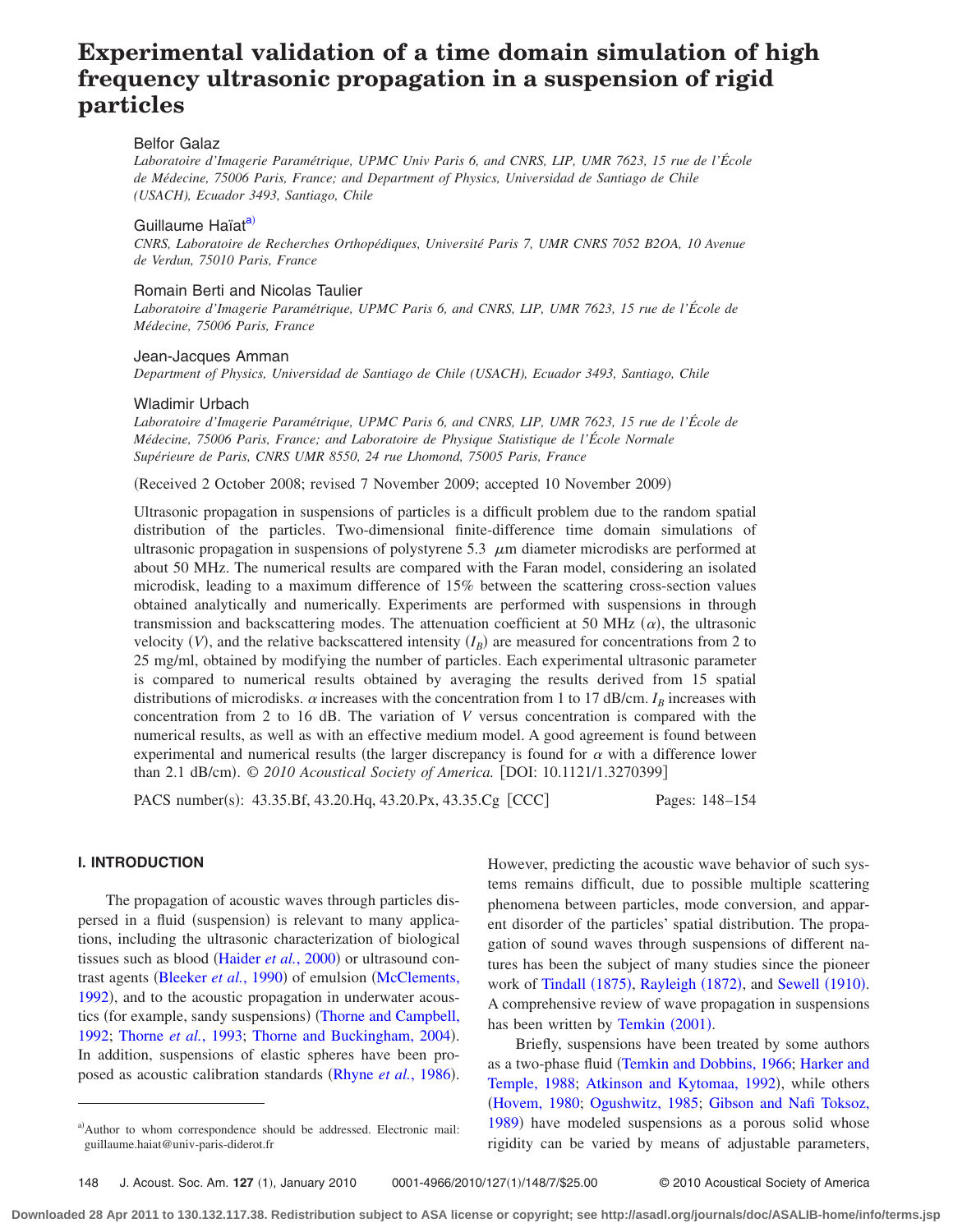which is a model appropriate for media where a solid skeleton exists, but seems limited for suspensions of free particles such as those treated here.

The scattering theory, also called Epstein, Carhart, Allegra, and Hawley (ECAH) theory, is based on the work of [Epstein and Carhart](#page-5-7) (1953) and [Allegra and Hawley](#page-5-8) (1972), which has been extended by others ([Hay and Mercer, 1985;](#page-5-9) [Hay and Schaafsma, 1989](#page-5-10)). The ECAH theory was originally developed, considering a superposition of each particle contribution, and therefore did not consider multiple scattering. In consequence, several different approaches have been followed to modify the ECAH theory in order to incorporate multiple scattering (see, for example, [Foldy, 1945;](#page-5-11) [Waterman](#page-6-10) [and Truell, 1961;](#page-6-10) [Berryman, 1980a,](#page-5-12) [1980b;](#page-5-13) [Mobley](#page-5-14) *et al.*, [1999](#page-5-14)). The coupled phase theory ([Harker and Temple, 1988;](#page-5-3) [Evans and Attenborough, 1997;](#page-5-15) [Baudoin](#page-5-16) et al., 2007) is another but powerful approach based on the two-phase hydrodynamic equations. The main difference between the coupled phase and the scattering approaches is that coupled phase theory is self-consistent. The self-consistency is generated by the use of volume averaged field variables ([Margulies and](#page-5-17) [Schwartz, 1994](#page-5-17)). Finally, [Temkin](#page-6-11) (1998, [2000](#page-6-12)) also developed a theoretical framework applicable to a wide frequency range to model the propagation in dilute suspensions.

Time domain numerical simulation tools have not been applied to model ultrasound propagation in such complex heterogeneous media. A potential advantage of a numerical approach is its ability to solve complex problems that may become rapidly intractable when following purely analytical approaches in the frequency domain. Another advantage of time domain numerical approaches is that it allows simulating rf signals directly in the time domain, avoiding reconstructions from the frequency domain (Insana *et al.*[, 1990;](#page-5-18) [Doyle, 2006](#page-5-19)). Working in the time domain is interesting because (i) it allows a better comparison with the experimental signals, which are obtained in the time domain, and (ii) ultrasonic velocities measured in the time domain using different markers (such as the first zero crossing velocity) have been shown to be adapted for velocity measurements in a dispersive media such as bone (Haiat et al.[, 2006](#page-5-20)).

The aim of this work is to examine the problem of wave propagation at high frequency (50 MHz) in suspensions of solid particles immersed in water using two-dimensional (2D) finite-difference time domain (2D FDTD) numerical simulation tools. The main advantage of this numerical method is to deal with large populations of particles, allowing to simulate multiple scattering effects in the time domain. The originality of the present approach is to account for the spatial distribution of the particles to compute the ultrasonic response of the suspension. Specifically, the 2D FDTD simulation code is validated by comparing the results with (i) analytical results obtained from the Faran theory and (ii) experimental results obtained with a solution of latex polystyrene microspheres of 5.3  $\mu$ m diameter.

## **II. MATERIALS AND METHODS**

#### **A. Two-dimensional numerical modeling**

2D numerical simulations of ultrasonic wave propagation through randomly distributed microdisk solutions are

<span id="page-1-1"></span>

FIG. 1. Image illustrating the simulated propagation of ultrasonic wave in a suspension of disk-shaped polystyrene particles. The curved separation represents an arbitrary split of the simulation domain. In the upper part of the figure, the color codes the amplitude of the displacement as a function of position (direction  $y$  is parallel to the direction of propagation and  $x$  is perpendicular) at a given time. The coherent wavefront may be distinguished in red below the complicated wave field corresponding to interference of waves scattered by the particles. In the lower part, the figure displays the random distribution of the particles. On the right hand side, an isolated particle is shown where black pixels correspond to elastic polystyrene.

performed using SIMSONIC, a FDTD simulation software. This software has been developed by the Laboratoire d'Imagerie Paramétrique, and its description and validation can be found elsewhere Bossy *et al.*[, 2004,](#page-5-21) [2005;](#page-5-22) [Haiat](#page-5-23) *et* al.[, 2007](#page-5-23)). Briefly, it uses an algorithm based on the spatial and temporal discretizations of the two following coupled first-order equations describing a 2D linear elastic wave propagation (Bossy et al.[, 2004](#page-5-21)):

<span id="page-1-0"></span>
$$
\frac{\partial v_i}{\partial t} = \frac{1}{\rho(\vec{r})} \frac{\partial \sigma_{ij}}{\partial r_j},
$$
  

$$
\frac{\partial \sigma_{ij}}{\partial t} = C_{ijkl} \frac{\partial v_k}{\partial r_l},
$$
 (1)

where  $\vec{r}$  is the 2D position vector,  $\vec{v}$  is the displacement velocity,  $\sigma$  is the stress tensor, and *C* is the stiffness tensor. The discretization is performed following the "de Virieux" ([Virieux, 1986;](#page-6-13) [Graves, 1996](#page-5-24)) resolution scheme with a time step, which is automatically deduced from the required stability condition described in [Virieux, 1986](#page-6-13) and [Graves, 1996.](#page-5-24) The main assumptions of the model are as follows: (i) All absorption phenomena are neglected, (ii) all heat transfer phenomena are neglected, and (iii) the temperature field is assumed to be constant and homogeneous. However, the model fully takes into account all reflection and refraction effects, as well as mode conversions.

The ultrasonic propagation is simulated in a 0.5  $\times$  1 mm<sup>2</sup> rectangular domain, as shown in Fig. [1.](#page-1-1) The longest length is along the *y*-axis, which is also the direction of the propagation. A linear ultrasound pressure source of 0.5 mm length located at *y*=0 emits a broadband pressure pulse

**Downloaded 28 Apr 2011 to 130.132.117.38. Redistribution subject to ASA license or copyright; see http://asadl.org/journals/doc/ASALIB-home/info/terms.jsp**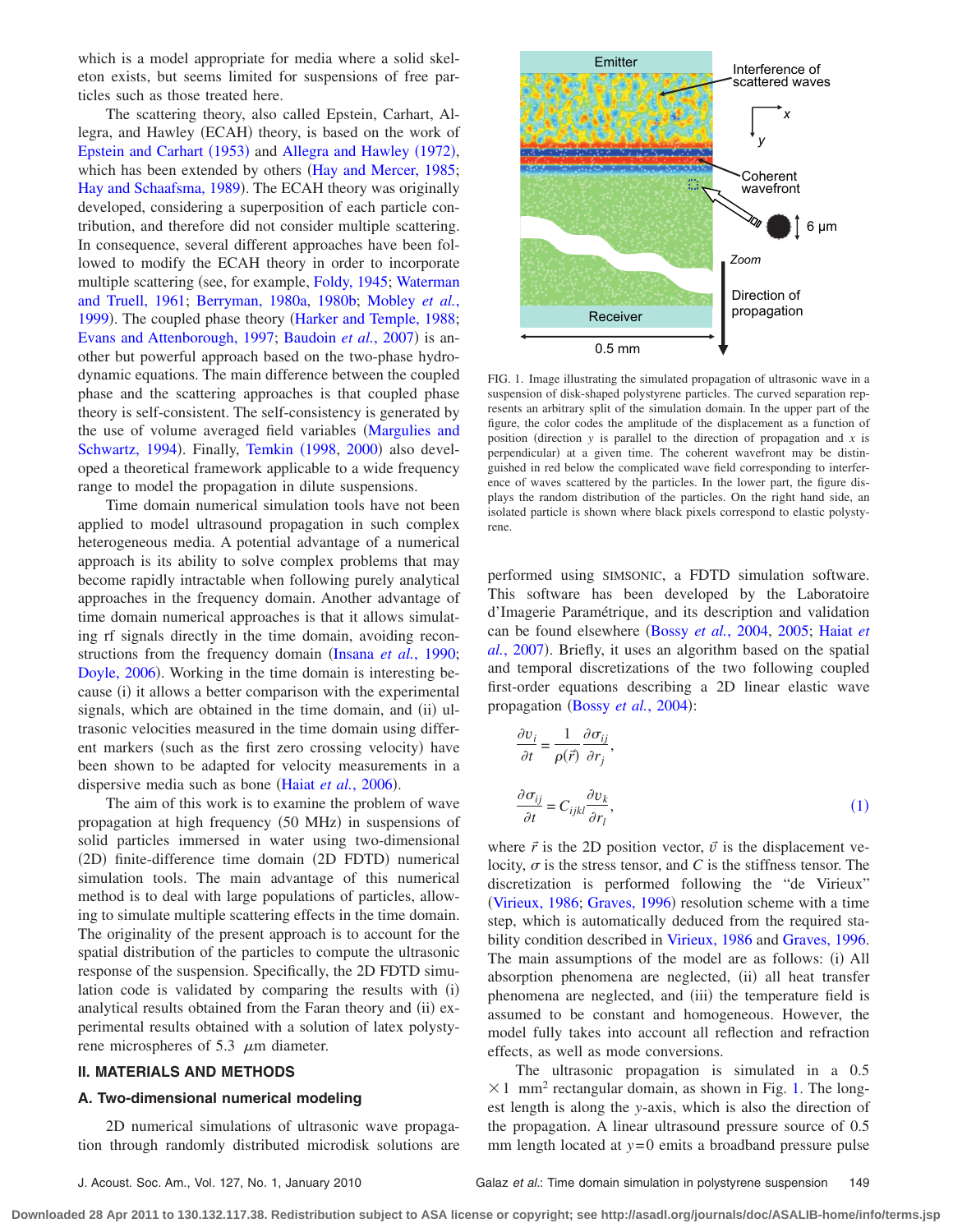<span id="page-2-0"></span>

FIG. 2. Typical simulated rf signals: (a) The signal in water (in black) is identical in shape to the signal generated by the emitter. In gray: the rf signal transmitted in suspension made of 5.3  $\mu$ m disk-shaped polystyrene particles immersed in water. The particle concentration is  $C = 13.4$  mg/ml. The value of the velocity (respectively, attenuation coefficient at 50 MHz) is equal to 1505 m/s (respectively, 4.46 dB/cm). (b) Backscattered rf signal obtained with the same suspension. The corresponding value of the relative backscattering intensity is equal to 10.6 dB.

shown in black in Fig.  $2(a)$  $2(a)$ , with a center frequency equal to 50 MHz (bandwidth  $35-62$  MHz at  $-3$  dB). To ensure plane wave propagation, symmetric boundary conditions are applied to the box sides located at  $x=0$  and 0.5 mm, parallel to the *y*-axis. In order to avoid unphysical reflections due to the boundaries of the simulation mesh, perfectly matched layers (Collino and Tsogka,  $2001$ ) are positioned at  $y=0$  and 1 mm.

Two linear receivers located at *y*= 0 and 1 mm provide both backscattered and transmitted signals through a spatial average of the displacement over the entire transducer width (i.e., 0.5 mm). The chosen pixel size is equal to 0.25  $\mu$ m, which is a compromise between an acceptable spatial resolution and a reasonable computational time.

Similarly to what was done previously ([Bossy](#page-5-22) *et al.*, [2005;](#page-5-22) Haiat et al.[, 2007,](#page-5-23) [2008](#page-5-26)), the numerical simulation was performed considering a plane wave propagation because this situation mimics what happens at the focus of a transducer such as the one used in the experiments.

An iterative probabilistic procedure was used to randomly insert *N* identical disk-shaped particles in the twodimensional blank domain. During this procedure, the insertion of a particle is accepted only if the surface area of the particle is entirely included within the domain and if the particle surface area does not intercept the surface area of another previously inserted particle. If these conditions are not fulfilled, another location is randomly selected. This process is iterated until *N* particles are finally inserted in the domain.

We use this procedure to insert homogeneous polystyrene microparticles of 5.3  $\mu$ m diameter. To define the region of the grid corresponding to such a homogeneous disk of radius *R*, having its center located at  $(x_0, y_0)$ , all pixels having their center at a distance lower than *R* were identified and their material property was assigned to that of polystyrene. The right part of Fig. [1](#page-1-1) shows the inserted disk-shaped particle obtained by this procedure, where the black pixels correspond to polystyrene. Figure [1](#page-1-1) also shows an image corresponding to the ultrasonic propagation in this heterogeneous medium where the color codes the amplitude of the displacement as a function of space.

FDTD simulations require as input parameters mass densities and stiffness coefficients of all materials used in the simulation. One major difficulty is to find the most accurate parameters since they will influence the quality of the simulation predictions. We could not measure the transverse and longitudinal wave speeds in our polystyrene spheres; therefore, we started our simulations with values for polystyrene found in literature ([Adjadj](#page-5-27) et al., 2003; [Wear, 2005](#page-6-14)). Then, we considered a variation of the longitudinal velocity in polystyrene (V<sub>L,PS</sub>) in order to better fit our experimental data. Best agreement was achieved for a value of  $V_{LPS}$  20%, lower than the value found in the literature. In consequence, all simulations were performed with  $V_{L,PS}$ = 2000 m/s and  $V_{T,PS}$ = 1155 m/s, the value of  $V_{T,PS}$  corresponding to Poisson's ratio equal to 0.25.

### **B. Experimental measurements**

Measurements were performed in solutions of microspheres of 5.3  $\mu$ m diameter, made of latex polystyrene (Corpuscular Inc., Cold Spring, NY). The solution was stabilized at  $25.0 \pm 0.1$  °C using an external control temperature system. The ultrasonic pulses were generated by transducers coupled with a 33250A Agilent pulse generator (Santa Clara, CA). The emitted and received signals were digitalized at a frequency of 200 MHz by a Lecroy oscilloscope Chestnut Ridge, NY).

Backscattering measurements were performed using a 3 mm deep cylindrical aluminum cell filled with 1.5 ml of microsphere solution. The exposure chamber has an internal diameter of 2.5 cm. A polyvinyl chloride (PVC) film is placed on top of the solution to hermitically separate it from water added on top of the film. Agitation was maintained inside the solution; thanks to a small off-centered stirring bar. A 50 MHz polyvinylidene fluoride broadband Panametrics (model PI57-1) transducer (15.8 mm focal length and a lateral resolution of 0.9 mm at the focal point) was immersed in water and focused using an acoustic lens in the polystyrene solution at approximately 1 mm below the PVC film to avoid any contribution coming from the film. A series of sinusoidal pulses of 0.2  $\mu$ s was sent by the amplifier to the transducer every 10 ms, leading to a broadband ultrasonic pulse of center frequency of 50 MHz, generated in the solution. Signals diffused by microspheres in solution were collected by the same transducer.

To measure attenuation and ultrasonic velocity, classical transmission measurements were performed using planar transducers similar to those previously described for the receiver and emitter, except that no acoustical lenses were used. A time marker (the time of the first zero crossing) was used for the reference signal and the signal transmitted through the suspension in order to derive the ultrasonic velocity. This time of flight method is described in more detail in Haiat *et al.*[, 2005,](#page-5-28) [2006.](#page-5-20) The emitter and receiver were coaxially aligned and operated in transmission. They were immersed in the microsphere solution and separated by a distance of 6.5 mm. Each rf signal was estimated by performing an average of over 100 signals in order to reduce the effect of noise. Knowing the distance between the two transducers from preliminary measurements (using distilled water, which has a known sound velocity), the speed of sound was estimated with a reproducibility better than 0.1 m/s.

150 J. Acoust. Soc. Am., Vol. 127, No. 1, January 2010 Galaz *et al.*: Time domain simulation in polystyrene suspension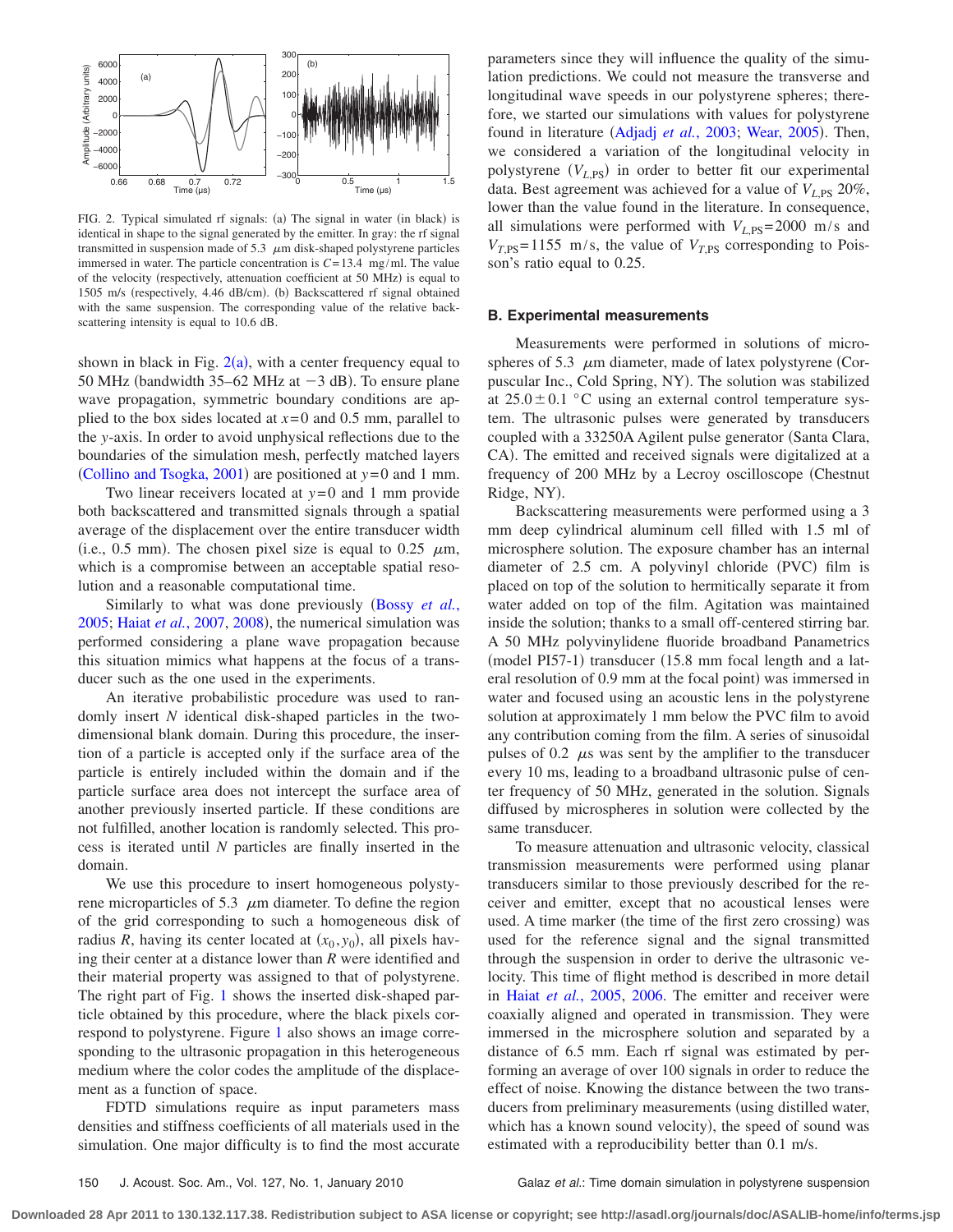## **C. Comparison between numerical approach and experiments**

In order to compare 2D simulations with threedimensional (3D) experiments, a 2D concentration equivalent to the experimental one needed to be determined. We chose a method based on the mean distance between a particle and its closest neighbor since it is a meaningful parameter in two and three dimensions. For *N* randomly distributed particles within a sufficiently large 2D domain of surface area *S*, the mean distance  $D_2$  between the center of one particle and the center of its closest neighbor is given by

<span id="page-3-0"></span>
$$
D_2 = \sqrt{\frac{S}{N}}.\t(2)
$$

In the case of a 3D distribution, the inter-particle distance is given by

<span id="page-3-1"></span>
$$
D_3 = \sqrt[3]{\frac{M}{C}},\tag{3}
$$

where *M* is the mass of a particle and *C* is the particle concentration in the solution (in mg/ml). The assumption used herein is that the distance between two particles must be the same in two and three dimensions; i.e.,  $D_2 = D_3$ . This leads to the following relation between *N* and *C*:

<span id="page-3-2"></span>
$$
C = M \left(\frac{N}{S}\right)^{3/2},\tag{4}
$$

which is used to relate *N* to the corresponding value of the concentration in three dimensions. The mass density of polystyrene was taken equal to 1.05 g/ml, which leads to a value of *M* equal to  $8.18 \times 10^{-11}$  g for a 5.3  $\mu$ m diameter particle.

## **D. Determination of the ultrasonic parameters**

Basic signal processing techniques were applied to the simulated and experimental rf signals to retrieve the ultrasound properties of the 2D domain. An example of simulated rf signal obtained in transmission and in backscattering is shown in Figs.  $2(a)$  $2(a)$  and  $2(b)$ , respectively. Three parameters were extracted from the simulations and experimental measurements: the speed of sound *V*, the attenuation coefficient  $\alpha(f)$ , and the apparent backscattered coefficient  $ABC(f)$ . Since absorption is neglected in simulations, the attenuation obtained *in silico* is only due to scattering phenomena, and the corresponding  $\alpha(f)$  value, in decibel, is given by [D'Astous and Foster](#page-5-29) (1986) as follows:

<span id="page-3-3"></span>
$$
\alpha(f) = \frac{20}{L} \log \left( \frac{S_{\text{ref}}(f)}{S_{\text{sol}}(f)} \right),\tag{5}
$$

where *L* is the path length of sound propagation. In polystyrene microparticule solutions,  $L \sim 6.5$  mm and *in silico*, *L*  $= 1$  mm.  $S_{\text{ref}}(f)$  and  $S_{\text{sol}}(f)$  are, respectively, the power spectrum densities (PSDs) of the signal transmitted in water and in the solution, obtained by using a fast Fourier transform. The apparent backscattered coefficient  $ABC(f)$ , expressed in decibel, is given by [Chaffaï](#page-5-30) et al. (2000) as follows:

<span id="page-3-5"></span>

FIG. 3. Scattering cross-section obtained with the Faran model dashed lines) and the numerical simulation (solid lines) at angles of 180° (thick lines) and 90° (thin lines) from the incident beam.

<span id="page-3-4"></span>
$$
ABC(f) = 20 \log \left( \frac{S_b(f)}{S_{\text{ref}}(f)} \right),\tag{6}
$$

where  $S_b(f)$  is the PSD of the backscattered signal recorded by the transducer located at *y*= 0. The relative backscattered intensity  $I_B$  (which does not depend on the frequency) is then computed by averaging the apparent backscattered coefficient  $ABC(f)$  over the frequency bandwidth of interest (35–62 MHz). The experimental precision on  $\alpha(f)$  and  $I_B$  is equal, respectively, to 4 dB/cm and 1 dB.

## **III. RESULTS AND DISCUSSION**

In order to validate our numerical approach in the framework of particle suspensions, we first carried out simulations in a 2D domain containing a single homogenous polystyrene disk with a diameter equal to 6  $\mu$ m. This kind of system has been analytically solved by [Faran](#page-5-31) (1951) for any angle of observation and of incidence. Figure [3](#page-3-5) shows the comparison between the scattering cross-section (at  $180^\circ$  and  $90^\circ$ ) obtained (i) with the analytical Faran model applied to a lossless isotropic elastic cylinder immersed in water and (ii) by computing the square of the amplitude ratio of the finitedifference time domain numerically simulated spectra of the scattered signal to the incident signal. The discrepancy between the analytical and simulated results, which increases up to 15% as the frequency reaches 62 MHz, is due to the (constant) spatial discretization (0.25  $\mu$ m) used in the simulation code and to the fact that the scatterers are not strictly circular, as shown in Fig. [1.](#page-1-1) Decreasing the pixel size (down to 0.1  $\mu$ m) leads to a decrease in the discrepancy between analytical and numerical results down to 5%. However, the choice of the value of the resolution equal to 0.25  $\mu$ m corresponds to a compromise between reasonable computation time and memory requirements and an acceptable discrepancy between analytical and numerical results.

Our investigation was extended to the case of a distribution of similar homogenous polymer disks. For this case, to the best of our knowledge, there is no analytical model available in the time domain, so we confronted our simulation results with experimental values measured on solutions of polystyrene microspheres of the same diameter.

**Downloaded 28 Apr 2011 to 130.132.117.38. Redistribution subject to ASA license or copyright; see http://asadl.org/journals/doc/ASALIB-home/info/terms.jsp**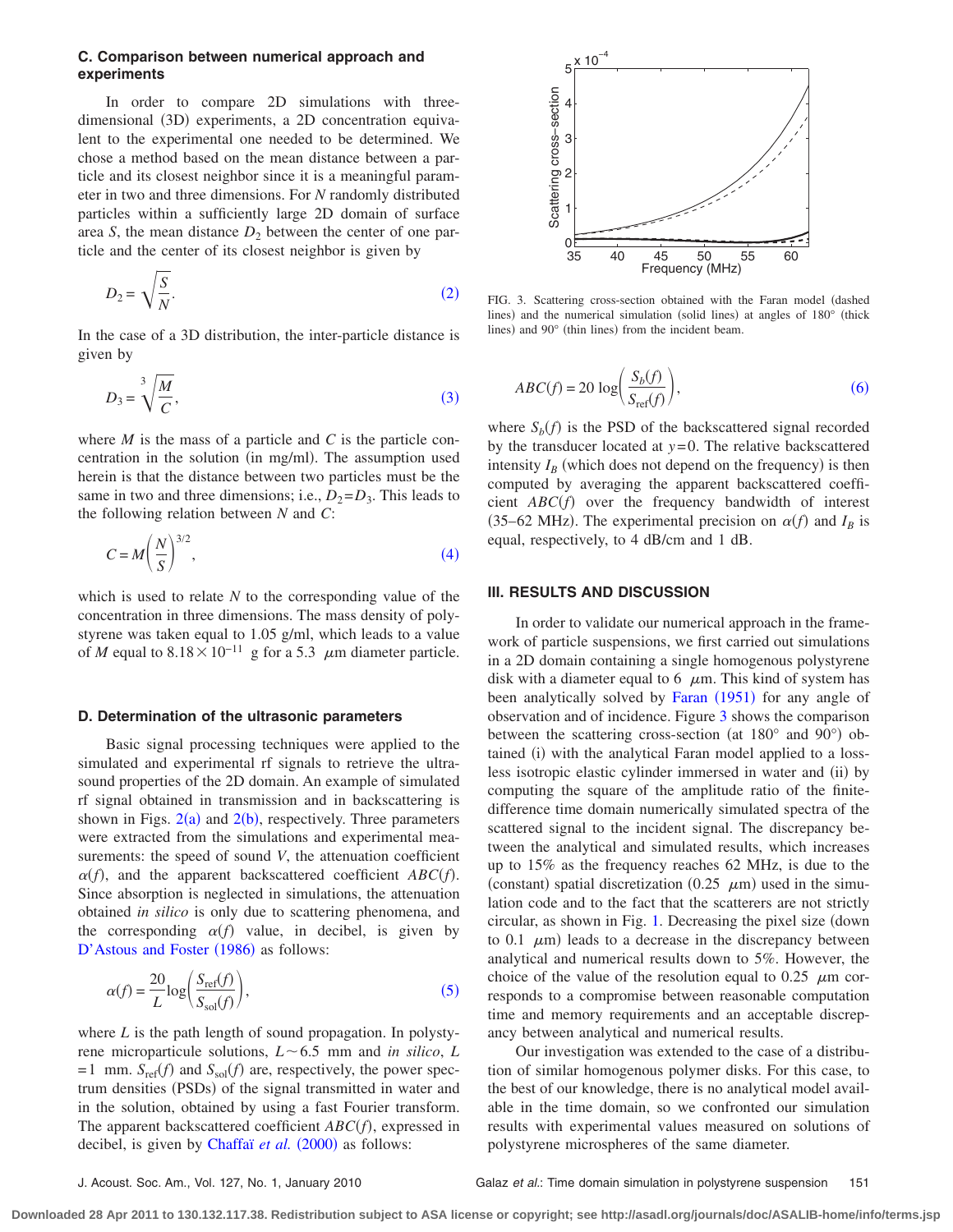<span id="page-4-0"></span>TABLE I. Number *N* of particles accounted for in the simulation domain and the corresponding concentration.

| N                   | 250  | 500  | 1000 | 1500 | 2000 | 2500 |
|---------------------|------|------|------|------|------|------|
| $C \text{ (mg/ml)}$ | 0.92 | 2.59 | 7.3  | 13.4 | 20.7 | 28.9 |

The ultrasonic properties (ultrasonic velocity, attenuation, and relative backscattered intensity) of a given solution constructed using the procedure described in Sec. II A strongly depend on the random distribution of particles, which means that the ultrasonic parameters may differ for two different solutions constructed using the same parameters. For each concentration, 15 different solutions corresponding to 15 cases with a different random placement of particles were considered and the ultrasonic parameters were averaged over the 15 solutions. This value (15) corresponds to a compromise between a reasonable computation time and an acceptable convergence of the ultrasonic parameters. An increase in the number of simulated solutions from 15 up to 25 induces a relative change in the averaged attenuation coefficient equal to 9% of the averaged signal to noise ratio of 3% and no change in the averaged velocity. All these three values are significantly lower than the standard deviation of the results, which corresponds to the variation, due to the random spatial distribution of the particles in the simulation domain.

We have investigated the effect of concentration on the speed of sound, attenuation, and backscattered intensity. Eight concentrations, ranging from 0.9 to 28.9 mg/ml, were used herein and are listed in Table [I,](#page-4-0) with the corresponding values of  $N$  obtained from Eq.  $(4)$  $(4)$  $(4)$ .

Ultrasonic attenuation results from a combination of scattering and absorption phenomena. The complete characterization of absorption requires the knowledge of a large number of thermophysical parameters that are, in practice, hard to quantify. That is why we do not account for absorption in the simulation. Even so, a good agreement is obtained in Fig.  $4(a)$  $4(a)$  between simulated and measured values of the attenuation coefficient at 50 MHz, as the averaged difference between experimental and numerical results is equal to 2.1 dB/cm.

In the experiments, the relative backscattered intensity is normalized by the electronic noise level, which is not possible in the simulations where no noise is present. Therefore, a modified backscattered intensity was defined in the simulation. We added 38.5 dB to the simulated relative backscattered intensity, so that the extrapolated value at zero concentration in microspheres falls down to zero, as shown in Fig.  $4(b)$  $4(b)$ . Therefore, the results shown in Fig.  $4(b)$  only compare the variation of backscattered energy versus the concentration of particles and not its absolute value.

The variation of the speed of sound  $(V)$  versus concentration is displayed in Fig.  $4(c)$  $4(c)$ . An increase in *V* is obtained for both experimental and simulated values as the particle concentration increases. The velocity of the ultrasonic waves is influenced by the material properties and the density of the particles contained in the solution and to the amount of various phases present. In order to get further insight on the behavior of the velocity as a function of the concentration, an

<span id="page-4-1"></span>

FIG. 4. (a) Mean attenuation coefficient at 50 MHz, (b) signal to noise ratio, and (c) speed of sound as a function of concentration of polystyrene microspheres. The black solid lines correspond to numerical results. The two dashed lines in (a) and (b) represent the sum and the subtraction of the mean and of the standard deviation of each quantity. The dashed line in (c) indi-cates the results obtained with an effective medium model ([Yang and Mal,](#page-6-15) [1994](#page-6-15)). The crosses correspond to experimental results. The vertical lines in (a) indicate the experimental standard deviations. The experimental standard deviation in (b) and (c) is equal to  $1$  dB and  $0.1$  m/s, respectively.

effective medium model ([Yang and Mal, 1994](#page-6-15)) was applied to the configuration of interest. This 2D model considers elastic circular scatterers immersed in an elastic matrix and takes into account multiple scattering effects. Similarly as what was done in Haïat *et al.*[, 2008](#page-5-26) in another context, we considered a value of shear wave velocity *Vs* in water equal to 5 m/s. This value was chosen arbitrarily and we verified that decreasing the value of *Vs* down to 0.1 m/s does not modify the phase velocity, which indicates that shear wave modes propagating in the matrix do not significantly affect the phase velocity. Readers are referred to Haïat *et al.*[, 2008](#page-5-26) for further details on the approach considered. A good agreement is obtained between the effective medium model and the numerical model, as the difference between the two results is lower than 1 m/s. This last result constitutes an additional further validation of the numerical model.

152 J. Acoust. Soc. Am., Vol. 127, No. 1, January 2010 Galaz *et al.*: Time domain simulation in polystyrene suspension

**Downloaded 28 Apr 2011 to 130.132.117.38. Redistribution subject to ASA license or copyright; see http://asadl.org/journals/doc/ASALIB-home/info/terms.jsp**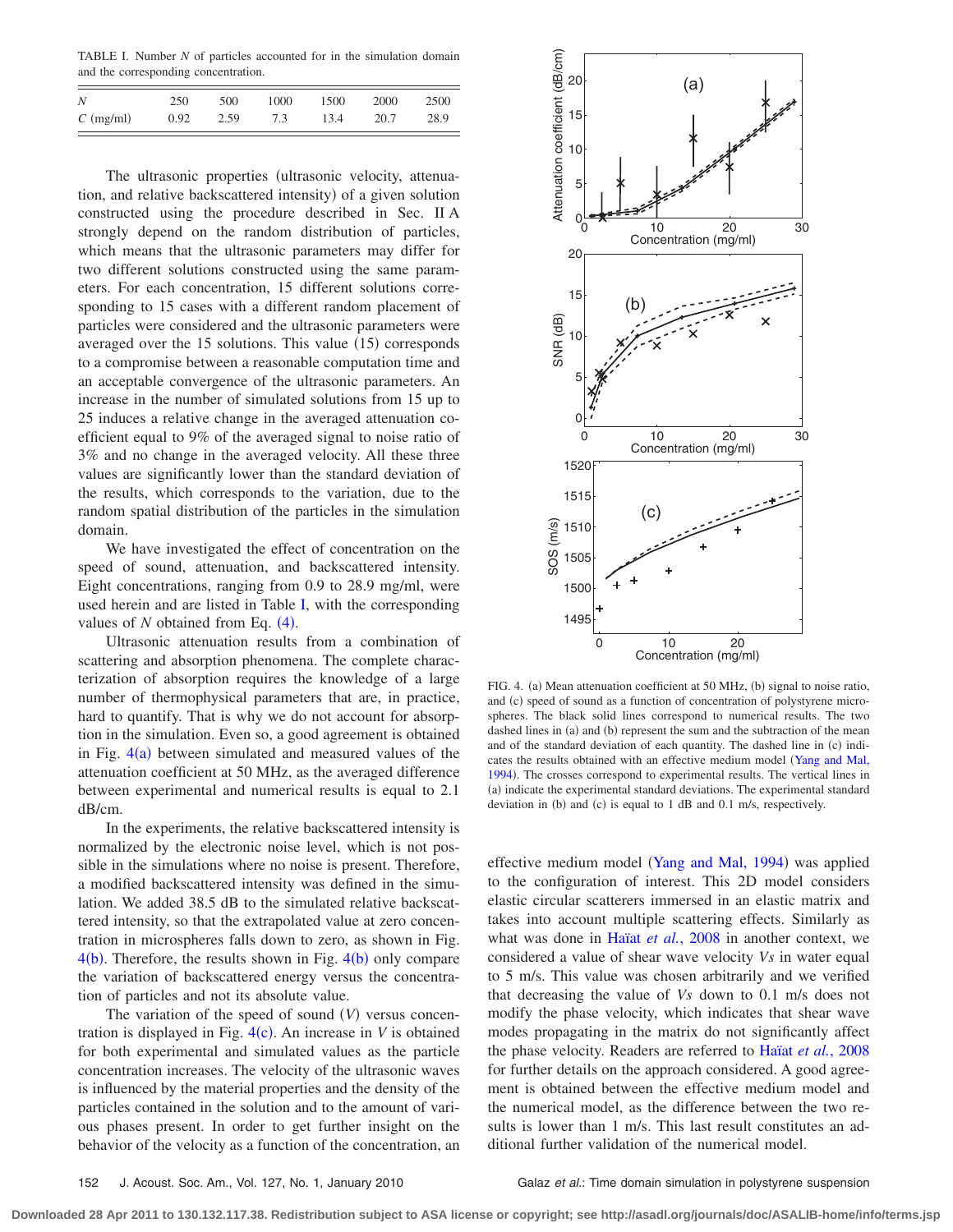The advantage of the approach using FDTD simulations is to be able to provide a reasonable estimation of ultrasound properties of suspensions based on the chemical and physical properties of the materials. However, there are several limitations to the approach carried out in the present study. First, we use a 2D model, and 3D models would be more accurate to model the propagation in suspensions, which is possible using the SIMSONIC software (Bossy *et al.*[, 2005;](#page-5-22) [Haïat](#page-5-23) *et al.*, [2007](#page-5-23)). The propagation in a 2D medium of disks is different than in a 3D medium of spheres, which might explain possible discrepancies between experiments and simulations. However, the present 2D approach is a first step in studying these phenomena, and further studies are required to tackle the difficult 3D problem, which would require significantly longer time of computation and memory. Second, absorption effects are not taken into account and only the part of attenuation that depends on scattering phenomena is considered here. Third, the proposed model is simplistic because we only considered similar particles (monodisperse suspension), whereas they are, in reality, different in terms of diameter. We choose to consider monodisperse suspensions in order to study the effect of concentration independently of the diameter distribution, which corresponds to a first step in the study of such suspensions. Moreover, the precise distribution of the diameter of the polystyrene particles remains unknown and we thus did considered monodispersed suspensions. Fourth, we did not account for diffraction effects, which might modify the results obtained in backscattering since we assume a planar wave propagation in the simulation.

It should be emphasized that this work could have been carried out at any center frequency without any limitation. We choose to work around about 50 MHz because our long term goal is to provide a numerical model in order to study wave propagation through liquid filled ultrasound contrast agent used for high frequency applications such as microcirculation, ophthalmic disease diagnosis and small animal imaging, or biomicroscopy applications, which are currently investigated in the framework of our research project.

## **ACKNOWLEDGMENTS**

Authors acknowledge financial support from Agence Nationale de la Recherche (ANR), ACUVA No. NT05-3\_42548 and from EC-FP6-project DiMI, LSHB-CT-2005- 512146.

- <span id="page-5-27"></span>Adjadj, L., Storti, G., and Morbidelli, M. (2003). "Ultrasound attenuation in polystyrene latexes," Langmuir **19**, 3953–3957.
- <span id="page-5-8"></span>Allegra, J. R., and Hawley, S. A. (1972). "Attenuation of sound in suspensions and emulsions: Theory and experiments," J. Acoust. Soc. Am. **51**, 1545–1564.
- <span id="page-5-4"></span>Atkinson, C. M., and Kytomaa, H. K. (1992). "Acoustic wave speed and attenuation in suspensions," Int. J. Multiphase Flow **18**, 577–592.
- <span id="page-5-16"></span>Baudoin, M., Thomas, J. L., Coulouvrat, F., and Lhuillier, D. (2007). "An extended coupled phase theory for the sound propagation in polydisperse concentrated suspensions of rigid particles," J. Acoust. Soc. Am. **121**, 3386–3397.
- <span id="page-5-12"></span>Berryman, J. (1980a). "Long-wavelength propagation in composite elastic media I. Spherical inclusions," J. Acoust. Soc. Am. **68**, 1809–1819.
- <span id="page-5-13"></span>Berryman, J. (1980b). "Long-wavelength propagation in composite elastic media II. Ellipsoidal inclusions," J. Acoust. Soc. Am. **68**, 1820–1831.
- <span id="page-5-1"></span>Bleeker, H. J., Shung, K. K., and Barnhart, J. L. (1990). "Ultrasonic characterization of AlbunexR, a new contrast agent," J. Acoust. Soc. Am. **87**, 1792.
- <span id="page-5-22"></span>Bossy, E., Padilla, F., Peyrin, F., and Laugier, P. (2005). "Three-dimensional simulation of ultrasound propagation through trabecular bone structures measured by synchrotron microtomography," Phys. Med. Biol. **50**, 5545– 5556.
- <span id="page-5-21"></span>Bossy, E., Talmant, M., and Laugier, P. (2004). "Three-dimensional simulations of ultrasonic axial transmission velocity measurement on cortical bone models," J. Acoust. Soc. Am. **115**, 2314–2324.
- <span id="page-5-30"></span>Chaffaï, S., Roberjot, V., Peyrin, F., Berger, G., and Laugier, P. (2000). "Frequency dependence of ultrasonic backscattering in cancellous bone: Autocorrelation model and experimental results," J. Acoust. Soc. Am. **108**, 2403–2411.
- <span id="page-5-25"></span>Collino, F., and Tsogka, C. (2001). "Application of the PML absorbing layer model to the linear elastodynamic problem in anisotropic heterogeneous media," Geophysics **66**, 294–307.
- <span id="page-5-29"></span>D'Astous, F. T., and Foster, F. S. (1986). "Frequency dependence of ultrasound attenuation and backscatter in breast tissue," Ultrasound Med. Biol. **12**, 795–808.
- <span id="page-5-19"></span>Doyle, T. E. (2006). "Iterative simulation of elastic wave scattering in arbitrary dispersions of spherical particles," J. Acoust. Soc. Am. **119**, 2599– 2610.
- <span id="page-5-7"></span>Epstein, P. S., and Carhart, R. R. (1953). "The absorption of sound in suspensions and emulsions. I. Waterfog in air," J. Acoust. Soc. Am. **25**, 553– 565.
- <span id="page-5-15"></span>Evans, J. M., and Attenborough, K. (1997). "Coupled phase theory for sound propagation in emulsions," J. Acoust. Soc. Am. **102**, 278–282.
- <span id="page-5-31"></span>Faran, J. J. (1951). "Sound scattering by solid cylinders and spheres," J. Acoust. Soc. Am. **23**, 405–418.
- <span id="page-5-11"></span>Foldy, L. L. (1945). "The multiple scattering of waves. I. General theory of isotropic scattering by randomly distributed scatterers," Phys. Rev. **67**, 107–119.
- <span id="page-5-6"></span>Gibson, R. L. J., and Nafi Toksoz, M. (1989). "Viscous attenuation of acoustic waves in suspensions," J. Acoust. Soc. Am. **85**, 1925–1934.
- <span id="page-5-24"></span>Graves, R. (1996). "Simulating seismic wave propagation in 3D elastic media using staggered-grid finite differences," Bull. Seismol. Soc. Am. **86**, 1091–1106.
- <span id="page-5-26"></span>Haïat, G., Lhemery, A., Renaud, F., Padilla, F., Laugier, P., and Naili, S. (2008). "Velocity dispersion in trabecular bone: Influence of multiple scattering and of absorption," J. Acoust. Soc. Am. **124**, 4047–4058.
- <span id="page-5-28"></span>Haïat, G., Padilla, F., Barkmann, R., Dencks, S., Moser, U., Gluer, C. C., and Laugier, P. (2005). "Optimal prediction of bone mineral density with ultrasonic measurements in excised human femur," Calcif. Tissue Int. **77**, 186–192.
- <span id="page-5-20"></span>Haïat, G., Padilla, F., Cleveland, R. O., and Laugier, P. (2006). "Effects of frequency-dependent attenuation and velocity dispersion on in vitro ultrasound velocity measurements in intact human femur specimens," IEEE Trans. Ultrason. Ferroelectr. Freq. Control **53**, 39–51.
- <span id="page-5-23"></span>Haïat, G., Padilla, F., Peyrin, F., and Laugier, P. (2007). "Variation of ultrasonic parameters with trabecular bone properties: A three-dimensional model simulation," J. Bone Miner. Res. **12**, 12.
- <span id="page-5-0"></span>Haider, L., Snabre, P., and Boynard, M. (2000). "Rheo-acoustical study of the shear disruption of reversible aggregates. Ultrasound scattering from concentrated suspensions of red cell aggregates," J. Acoust. Soc. Am. **107**, 1715–1726.
- <span id="page-5-3"></span>Harker, A. H., and Temple, J. A. (1988). "Velocity and attenuation of ultrasound in suspensions of particles in fluids," J. Phys. D **21**, 1576–1588.
- <span id="page-5-9"></span>Hay, A., and Mercer, D. (1985). "On the theory of sound scattering and viscous absorption in aqueous suspensions at medium and short wavelengths," J. Acoust. Soc. Am. **78**, 1761.
- <span id="page-5-10"></span>Hay, A., and Schaafsma, A. (1989). "Resonance scattering in suspensions," J. Acoust. Soc. Am. **85**, 1124–1138.
- <span id="page-5-5"></span>Hovem, J. M. (1980). "Viscous attenuation of sound in suspensions and high porosity sediments," J. Acoust. Soc. Am. **67**, 1559–1563.
- <span id="page-5-18"></span>Insana, M. F., Wagner, R. F., Brown, D. G., and Hall, T. J. (1990). "Describing small-scale structure in random media using pulse-echo ultrasound," J. Acoust. Soc. Am. **87**, 179–192.
- <span id="page-5-17"></span>Margulies, T. S., and Schwartz, W. H. (1994). "A multiphase continuum theory for sound wave propagation through dilute suspensions of particles," J. Acoust. Soc. Am. **96**, 319–331.
- <span id="page-5-14"></span><span id="page-5-2"></span>McClements, D. J. (1992). "Comparison of multiple scattering theories with experimental measurements in emulsions," J. Acoust. Soc. Am. **91**, 849. Mobley, J., Waters, K. R., Hall, C. S., Marsh, J. N., Hughes, M. S., Bran-

J. Acoust. Soc. Am., Vol. 127, No. 1, January 2010 Galaz *et al.*: Time domain simulation in polystyrene suspension 153

**Downloaded 28 Apr 2011 to 130.132.117.38. Redistribution subject to ASA license or copyright; see http://asadl.org/journals/doc/ASALIB-home/info/terms.jsp**